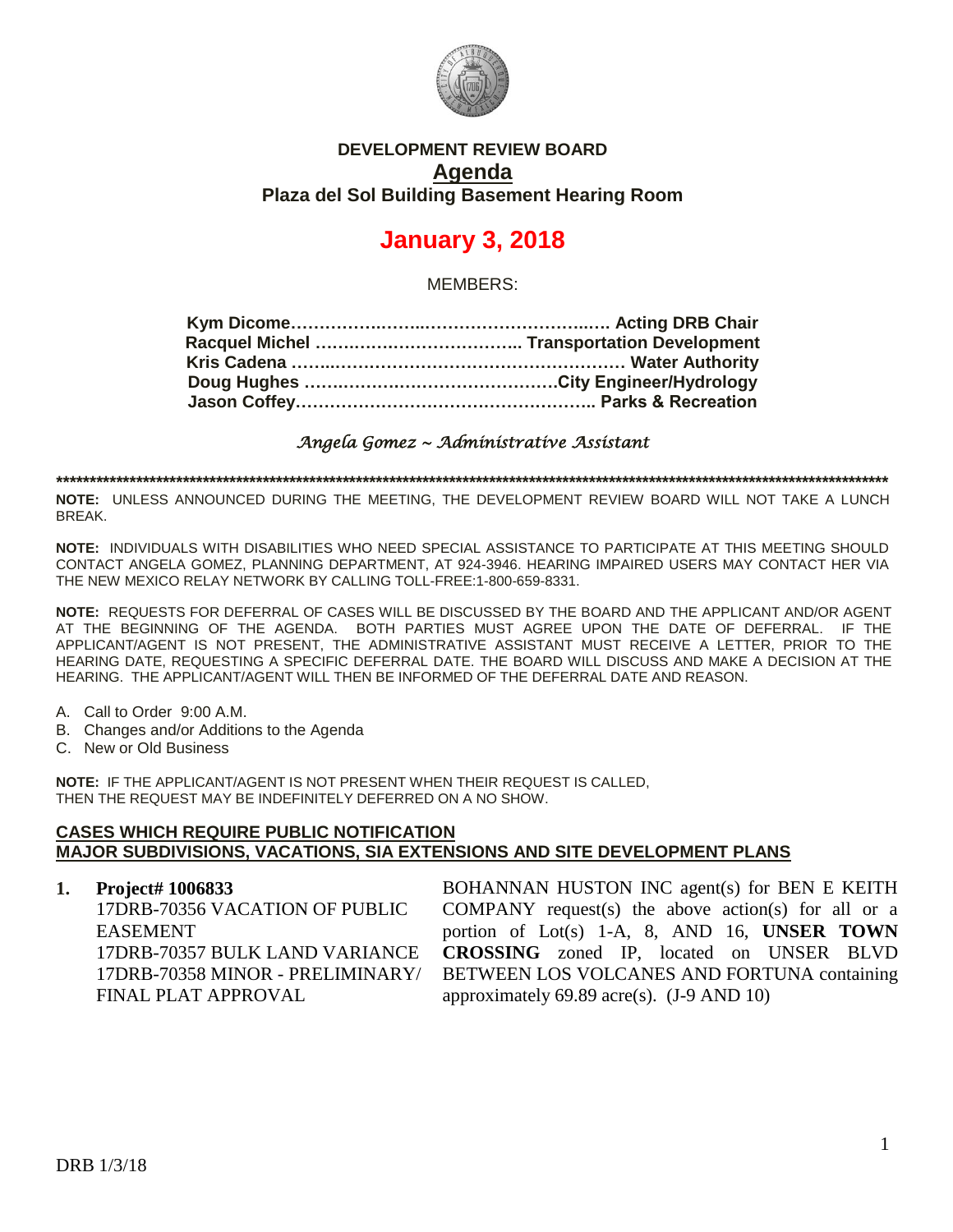**2. Project# 1008656**

17DRB-70353 VACATION OF PUBLIC RIGHT-OF-WAY 17DRB-70354 MINOR - TEMP DEFERRAL OF SIDEWALK CONST 17DRB-70355 MAJOR - PRELIMINARY PLAT APPROVAL

**3. Project# 1009243** 17DRB-70359 VACATION OF PUBLIC EASEMENT

# **4. Project# 1010170**

17DRB-70349 VACATION OF PUBLIC EASEMENT 17DRB-70350 MINOR - PRELIMINARY/ FINAL PLAT APPROVAL

## **5. Project# 1011331**

17DRB-70346 SIDEWALK VARIANCE 17DRB-70347 SIDEWALK VARIANCE 17DRB-70304 MINOR - PRELIMINARY/ FINAL PLAT APPROVAL

RIO GRANDE ENGINEERING agent(s) for ASHTON HOMES LLC request(s) the above action(s) for all or a portion of Tract(s) B, **ESTATES AT GLENDALE** zoned SU-1 FOR RD-5DU/AC, located on GLENDALE BETWEEN WYOMING AND BARSTOW containing approximately 1.7 acre(s). (B-19)

TIERRA WEST LLC agent(s) for CIMARRON HOLDINGS, LLC request(s) the above action(s) for all or a portion of Lot(s) 2A, Block(s) 12, **MONTE VISTA** zoned CCR-1, located on GIRARD BLVD MONTE VISTA BLVD containing approximately .3867 acre(s). (K-16)

SURV-TEK INC agent(s) for ML DESTINY PLAZA, LLC request(s) the above action(s) for all or a portion of  $Tract(s)$ A-1, **LANDS OF BLACK DEVELOPMENT ONE** zoned C-2, located on COORS BLVD NW BETWEEN COORS BYPASS AND SEVEN BAR LOOP RD containing approximately .5228 acre(s). (B-14)

ARCH + PLAN LAND USE CONSULTANTS agent(s) for JASON FILE request(s) the above action(s) for all or a portion of Lot(s) 1-A & 1-B, **ALVARADO GARDENS Unit(s) 1,** zoned RT/RA-2, located on 2311 & 2315 MATTHEW AVE NW containing approximately .6 acre(s). (G-13) *[Deferred from 12/13/17]*

#### **SITE DEVELOPMENT PLANS (EPC FINAL SIGN-OFF) AMENDED PLANS AND MASTER DEVELOPMENT PLANS (CITY COUNCIL FINAL SIGN-OFF)**

- **6. Project# 1003275** 17DRB-70377 MINOR - SITE PLAN for BUILDING PERMIT
- **7. Project# 1004677** 17DRB-70376 EPC APPROVED SITE PLAN for BUILD PERMIT

CONSENSUS PLANNING agent(s) for TOM MCCULLUM request(s) the above action(s) for all or a portion of Lot(s) A-2, **HERITAGE MARKET PLACE** zoned SU-2/SU-1 PLANNED OFFICE AND COMMERCIAL, located on SW COERNER OF LADER AND MARKET STREET containing approximately 1  $\text{acre}(s)$ . (H-10)

MULLEN HELLER ARCHITECTURE agent(s) for COUNTRY CLUB PARTNERS, LLC request(s) the above action(s) for all or a portion of Lot(s) 5, **COUNTRY CLUB PLAZA SUBDIVISION** zoned SU-2 FOR CLD, located on LAGUNA BLVD SW BETWEEN CENTRAL AVE SW AND CHACOMA PL SW containing approximately  $1.63$  acre(s).  $(J-13)$